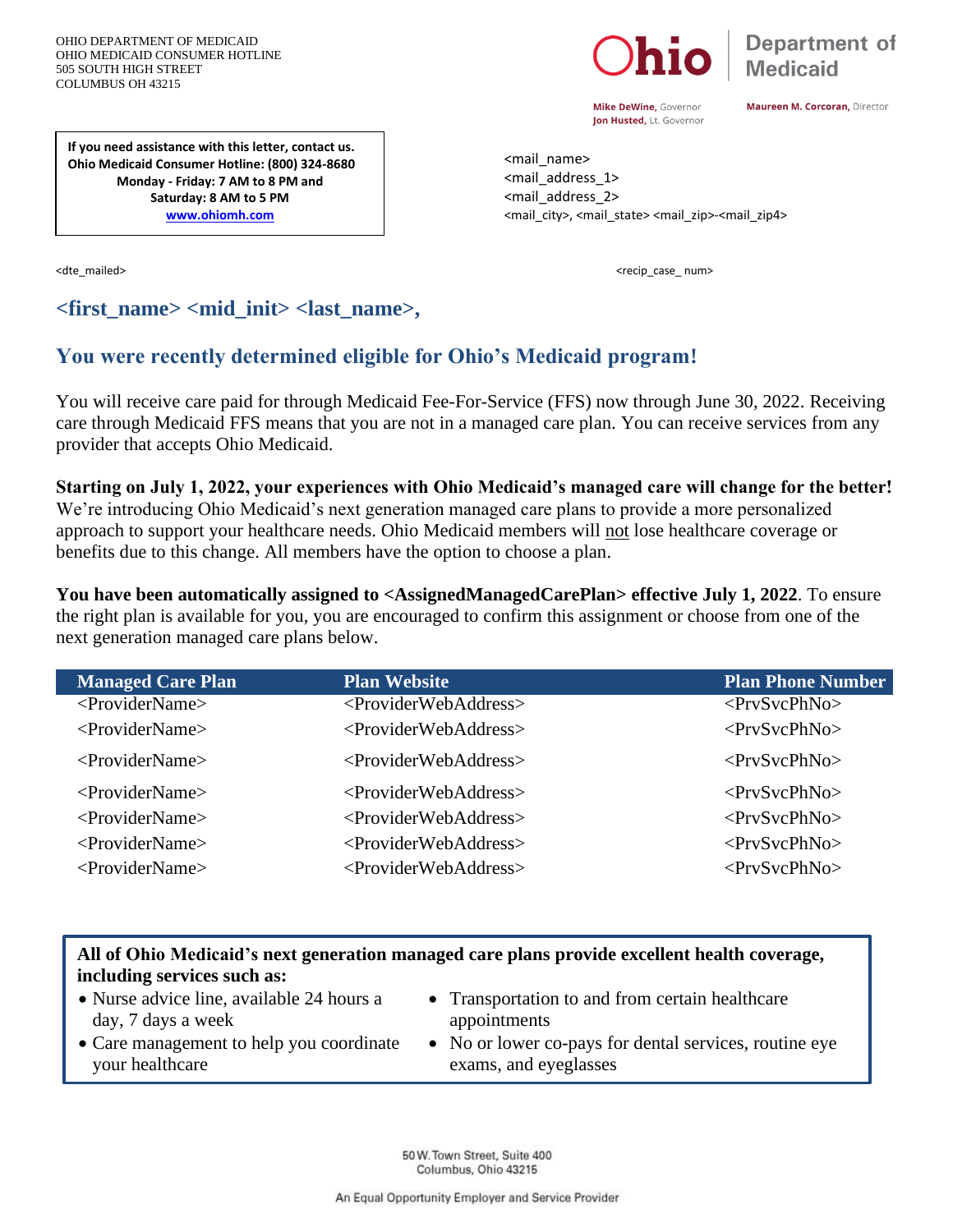See the table below for the Ohio Medicaid members on your case who were automatically assigned to <AssignedManagedCarePlan>.

## **Who was enrolled in <AssignedManagedCarePlan>?**

- <AssignedRecipientName> <AssignedRecipientID>
- <AssignedRecipientName> <AssignedRecipientID>
- <AssignedRecipientName> <AssignedRecipientID>

## **Important dates to remember:**

Based on when a member selects a plan, the table below details when the next generation plan will be effective.

| <b>Plan Choice Date</b>                 | <b>Plan Effective Date</b>     |
|-----------------------------------------|--------------------------------|
| Now – June 11, 2022                     | July 1, 2022                   |
| June 12, $2022 - \text{July } 31, 2022$ | August 1, 2022                 |
| August 1, 2022 – November 30, 2022      | 1st day of the following month |

This means that in 2022, you can change your managed care plan anytime from now to November 30, 2022. If you have concerns about the quality of your healthcare, you can also change your plan at any time for just cause. You can make a just cause request by contacting the Ohio Medicaid Consumer Hotline at (800) 324-8680.

**To change your managed care plan or ask questions about your existing plan:** 



**Visit the Ohio Medicaid Consumer Hotline Portal** at **[https://members.ohiomh.com](https://members.ohiomh.com/)** where you can login and make a plan selection.



**Call the Ohio Medicaid Consumer Hotline at (800) 324-8680**. Representatives are available 7 a.m. to 8 p.m. Monday through Friday and 8 a.m. to 5 p.m. on Saturday. They can provide interpreters and explain this notice.